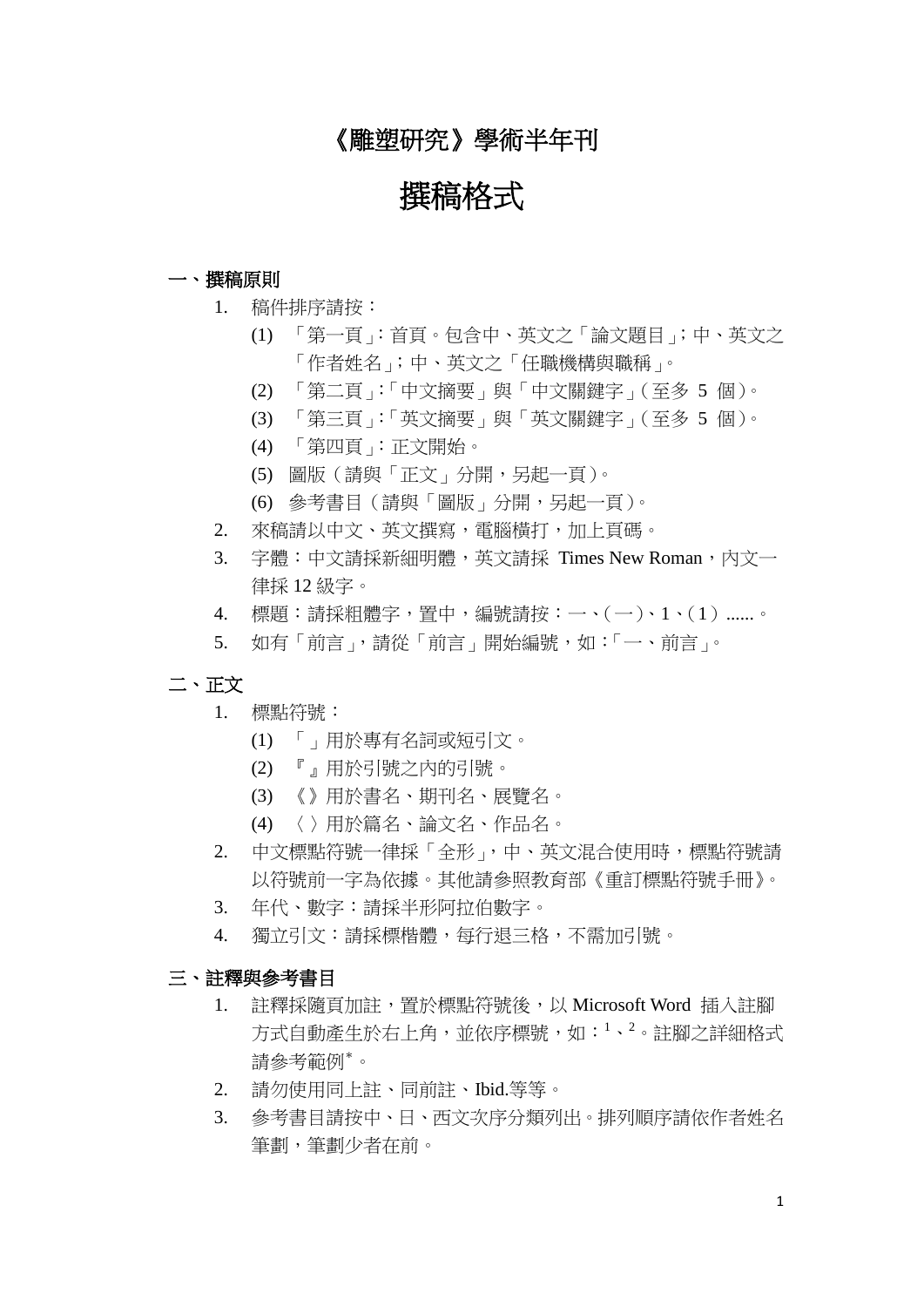- **4.** 註釋與參考書目之詳細格式請參考範例\* ,其他未規範之處請參照 最新版 *Chicago Manual of Style* 規範。
- 四、 圖片與表格
	- 1. 圖片與表格請註明資料來源(請參照註釋範例),並加上編號,如: 圖 1、圖 2;表 1、表 2。
	- 2. 圖片與表格均需加上標題,置於表之上、圖之下。相關說明文字, 均置於表、圖之下。
	- 3. 正文引用圖片與表格時,請註明編號,置於句末標點符號前。請勿 使用「如前圖」、「見右表」等表示方法。 【範例】「……,作品細節詳見〈單鞭下勢〉(圖 1)。」
	- 4. 引用多圖:同時引用兩個圖片請用頓號,如:(圖 1、2);同時引 用三個(含以上)圖片引用方式請用連接號,如:(圖 1-3)或(圖  $2-6 \cdot 9$
	- 5. 所有圖片一率置於文末「圖版」中,請勿插入文中。
	- 6. 圖說格式:圖號 作者名,〈作品名〉,材質,尺寸,創作年代,圖 片來源。

【範例】圖 1 朱銘,〈單鞭下勢〉, 銅, 467×188×267 cm, 1986, 朱銘美術館典藏。

### 五、 稿件交寄

- 1. 稿件電子檔請以 Microsoft Office Word 相容格式儲存;圖片請存 為 300dpi 以上之檔案,附上編號及圖說。
- 2. 稿件內容,句含「首頁、中文摘要與關鍵字、英文摘要與關鍵字、 正文、圖版(圖片與圖說)、參考書目」、「作者基本資料表」,請燒 錄成光碟,並印出紙本一式二份,以掛號郵寄至 **20842** 新北市金山 區西勢湖 **2** 號,朱銘美術館研究部「雕塑研究編輯委員會」收。或 以 email 將所有檔案寄送至《雕塑研究》電子信箱: **sculpture.research@juming.org.tw**。
- 3. 相關最新訊息,請逕至《雕塑研究》網站查詢,或可來信洽詢。 官方網站:http://juming.minispace.tw/ Facebook: https://www.facebook.com/sculptureresearchsemiyearly/ 電子信箱:sculpture.research@juming.org.tw 電 話:(02)2498-9940 分機 1514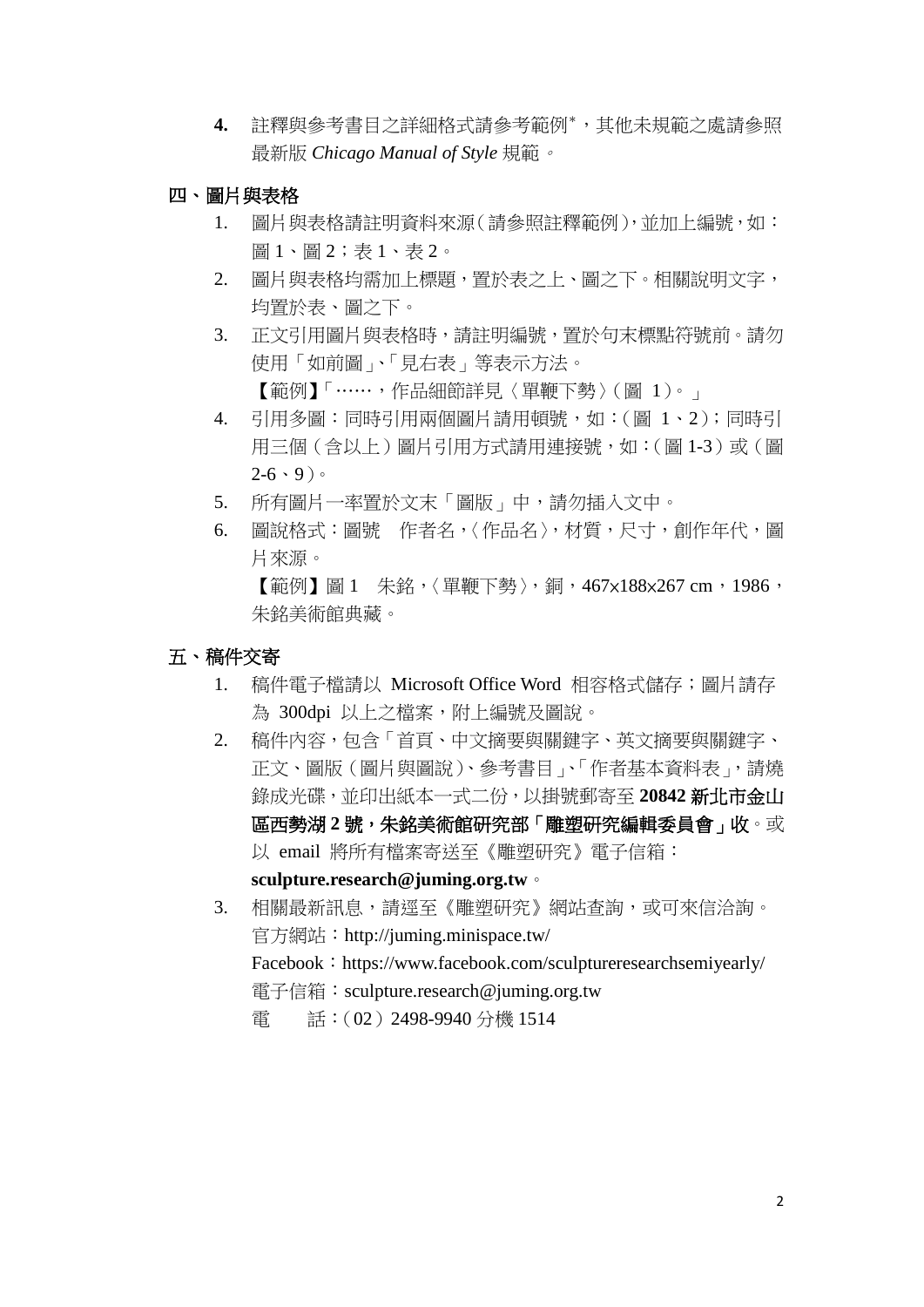### \* 註釋與參考書目範例

| . ا<br>и. | ╼<br>Ħ<br>-<br>__<br>⊐ |
|-----------|------------------------|
|           |                        |

|          |                                                                  | 中日文                                                                          | 西文                                                                                                                                                   |
|----------|------------------------------------------------------------------|------------------------------------------------------------------------------|------------------------------------------------------------------------------------------------------------------------------------------------------|
| 註釋       | 初<br>次<br>引<br>用                                                 | 作者,《書名》 (出版地:出<br>版社,年分),頁碼。<br>【範例】 曾堉,《中國雕塑<br>史綱》(臺北:南天書局,<br>1986),頁118。 | 作者名 作者姓氏, <i>書名</i> (出版地: 出<br>版社,年分),頁碼.<br><b>[e.g.]</b> Jack Kerouac, <i>The Dharma</i><br><i>Bums</i> (New York: Viking Press, 1958),<br>p. 128. |
|          | 再<br>次<br>引<br>用                                                 | 作者,《書名》,頁碼。<br>【範例】 曾堉,《中國雕塑<br>史綱》,頁118。                                    | 作者名 作者姓氏, <i>書名</i> , 頁碼.<br><b>[e.g.]</b> Jack Kerouac, <i>The Dharma</i><br><i>Bums</i> , p. 128.                                                  |
| 參考<br>書目 | 作者,《書名》,出版地:出版社,<br>年分。<br>【範例】<br>曾堉,《中國雕塑史<br>綱》,臺北:南天書局,1986。 |                                                                              | 作者姓氏, 作者名. <i>書名</i> . 出版地: 出<br>版社,年分.<br>[e.g.] Kerouac, Jack. The Dharma<br><i>Bums.</i> New York: Viking Press, 1958.                            |

# **2.** 翻譯專書

| 中日文      |                                                                                                         |                                                                                                                          | 西文                                                                                                                                                                         |
|----------|---------------------------------------------------------------------------------------------------------|--------------------------------------------------------------------------------------------------------------------------|----------------------------------------------------------------------------------------------------------------------------------------------------------------------------|
| 註釋       | 初<br>次<br>引<br>用                                                                                        | 作者名 作者姓氏,譯者,《書<br>名》(出版地:出版社,年<br>分),頁碼。<br>【範例】 Maurice<br>Merleau-Ponty 著,龔卓軍<br>譯,《眼與心》 (臺北:典藏<br>藝術出版社, 2009), 頁 84。 | 作者名 作者姓氏, <i>書名</i> , trans. 譯者<br>(出版地: 出版社, 年分), 頁碼.<br>[e.g.] Julio Cortázar, <i>Hopscotch</i> ,<br>trans. Gregory Rabassa (New York:<br>Pantheon Books, 1966), p. 165. |
|          | 再<br>次<br>引<br>用                                                                                        | 作者名 作者姓氏,《書名》,<br>頁碼。<br>【範例】 Maurice<br>Merleau-Ponty 著,《眼與<br>心》,頁84。                                                  | 作者名 作者姓氏, <i>書名</i> ,頁碼.<br>[e.g.] Julio Cortázar, <i>Hopscotch</i> , p.<br>165.                                                                                           |
| 參考<br>書目 | 作者姓氏,作者名,譯者,《書<br>名》,出版地:出版社,年分。<br>【範例】 Merleau-Ponty, Maurice<br>著, 龔卓軍譯, 《眼與心》, 臺北:<br>典藏藝術出版社,2009。 |                                                                                                                          | 作者姓氏,作者名. <i>書名</i> .Translated<br>by 譯者. 出版地: 出版社, 年分.<br>[e.g.] Cortázar, Julio. Hopscotch.<br>Translated by Gregory Rabassa. New<br>York: Pantheon Books, 1966.         |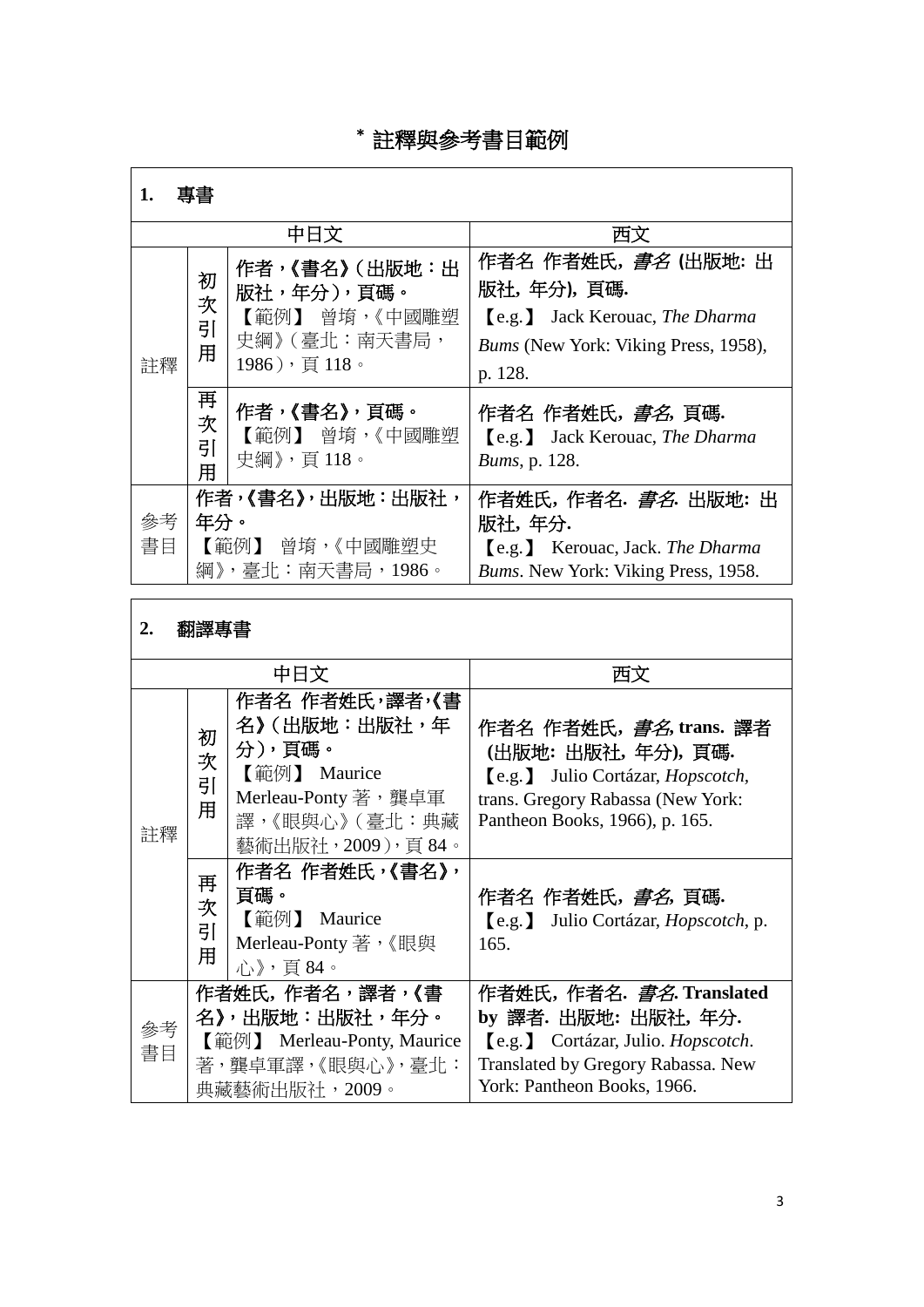| 專書單篇論文<br>3. |                                                                                                                                                        |                                                                                                                                                       |                                                                                                                                                                                                                                     |
|--------------|--------------------------------------------------------------------------------------------------------------------------------------------------------|-------------------------------------------------------------------------------------------------------------------------------------------------------|-------------------------------------------------------------------------------------------------------------------------------------------------------------------------------------------------------------------------------------|
|              |                                                                                                                                                        | 中日文                                                                                                                                                   | 西文                                                                                                                                                                                                                                  |
| 註釋           | 初<br>次<br>引<br>用                                                                                                                                       | 作者,〈論文名〉,收錄於《書<br>名(論文集名)》,編者(出<br>版地:出版社,年分),頁碼。<br>【範例】 呂清夫,〈公共藝<br>術與當代藝術〉,收錄於《兩<br>岸當代藝術學術研討會論文<br>集》,國立歷史博物館編輯委<br>員會編(臺北:國立歷史博<br>物館,2004),頁47。 | 作者名 作者姓氏,"篇名,"in <i>書名</i> (論<br>文集名), ed. 編者 (出版地: 出版社,<br>年分),頁碼.<br>[e.g.] Phillip Appleman, "O Karma,<br>Dharma, Pudding and Pie," in Good<br>Poems, ed. Garrison Keillor (New York:<br>Penguin, 2002), p. 12.                  |
|              | 再<br>次<br>引<br>用                                                                                                                                       | 作者,〈論文名〉,頁碼。<br>【範例】 呂清夫,〈公共藝<br>術與當代藝術〉,頁 47。                                                                                                        | 作者名 作者姓氏,"篇名," 頁碼.<br><b>[e.g.]</b> Phillip Appleman, "O Karma,<br>Dharma, Pudding and Pie," p. 12.                                                                                                                                 |
| 參考<br>書目     | 作者,〈論文名〉,收錄於《書名<br>(論文集名)》,編者,起迄頁碼,<br>出版地:出版社,年分。<br>【範例】 呂清夫,〈公共藝術與<br>當代藝術〉,收錄於 《兩岸當代藝<br>術學術研討會論文集》,國立歷史<br>博物館編輯委員會編,頁 45-56,<br>臺北:國立歷史博物館,2004。 |                                                                                                                                                       | 作者姓氏,作者名."篇名."In <i>書名</i><br><i>(論文集名)</i> ,edited by 編者,起迄頁碼.<br>出版地:出版社,年分.<br>[e.g.] Appleman, Phillip. "O Karma,<br>Dharma, Pudding and Pie." In<br>Good Poems, edited by Garrison Keillor,<br>p. 12. New York: Penguin, 2002. |

| 4. | 電子專書 |
|----|------|
|    |      |

| 中日文      |                                                                                    |                                                                                                                                | 西立                                                                                                                                           |
|----------|------------------------------------------------------------------------------------|--------------------------------------------------------------------------------------------------------------------------------|----------------------------------------------------------------------------------------------------------------------------------------------|
| 註釋       | 初<br>次<br>引<br>用                                                                   | 作者,《書名》 (出版地:出<br>版社,年分),頁碼,來源格<br>式。<br>【範例】 吳明益,《單車失<br>竊記》(臺北:麥田, 2015),<br>$\overline{g}$ 50 $\cdot$ Kindle ebooks $\circ$ | 作者名 作者姓氏, <i>書名</i> (出版地: 出<br>版社,年分),頁碼,來源格式.<br><b>[e.g.]</b> Hito Steyerl, <i>Duty Free Art</i><br>(New York: Verso, 2017), p. 11, ibook. |
|          | 再<br>次<br>引<br>用                                                                   | 作者,《書名》,頁碼。<br>【範例】 吳明益,《單車失<br>竊記》,頁 50。                                                                                      | 作者名 作者姓氏, <i>書名</i> ,頁碼.<br><b>[e.g.]</b> Hito Steyerl, <i>Duty Free Art</i> ,<br>p. 11.                                                     |
| 參考<br>書目 | 作者,《書名》,出版地:出版社,<br>年分,來源格式。<br>【範例】 吳明益,《單車失竊<br>記》,臺北:麥田,2015,Kindle<br>ebooks • |                                                                                                                                | 作者姓氏,作者名. <i>書名</i> . 出版地: 出<br>版社,年分. 來源格式.<br><b>[e.g.]</b> Steyerl, Hito. Duty Free Art.<br>New York: Verso, 2017. ibook.                 |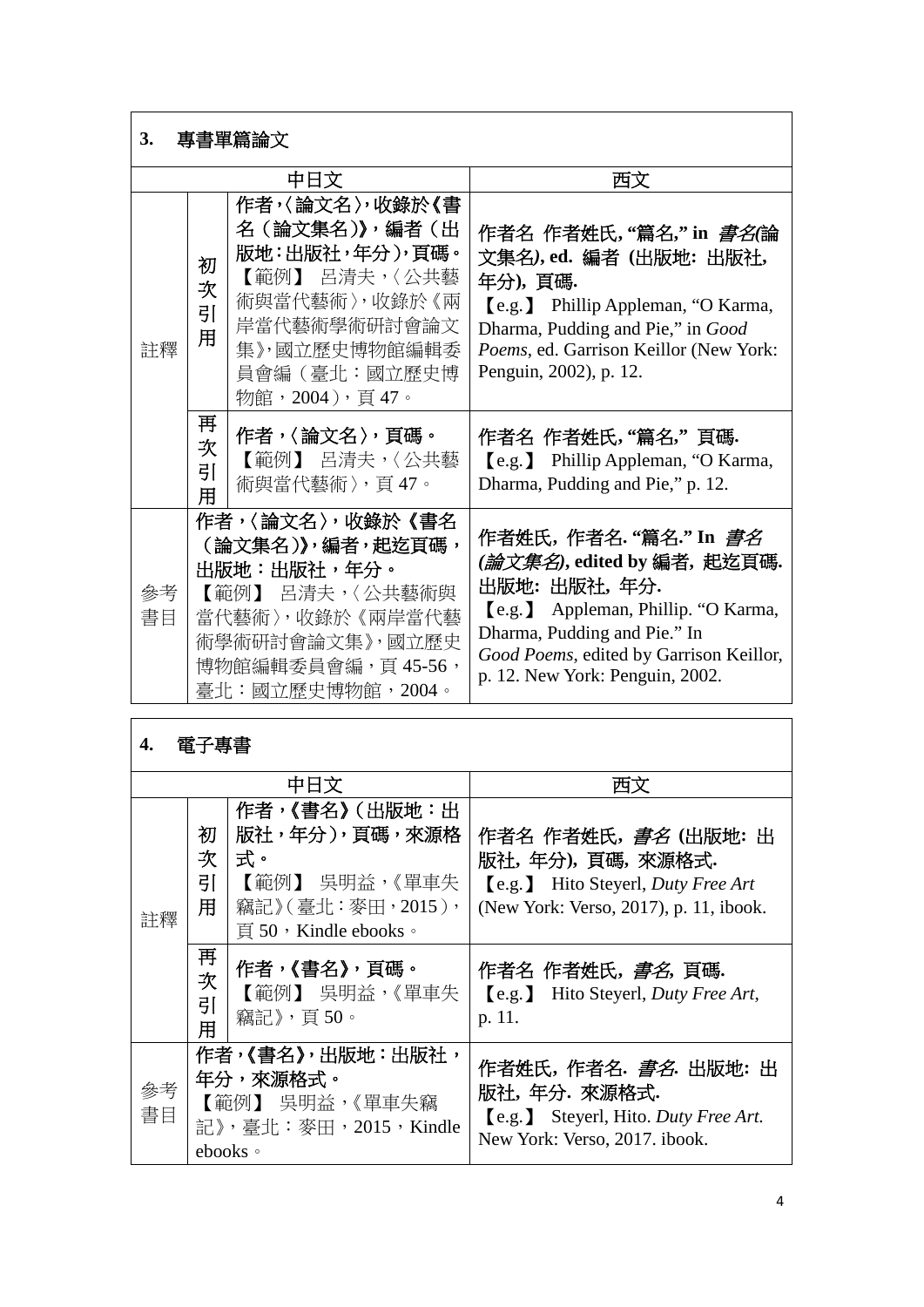| 學位論文<br>5. |                                                                                       |                                                                                                       |                                                                                                                                                                                                               |
|------------|---------------------------------------------------------------------------------------|-------------------------------------------------------------------------------------------------------|---------------------------------------------------------------------------------------------------------------------------------------------------------------------------------------------------------------|
|            |                                                                                       | 中日文                                                                                                   | 西文                                                                                                                                                                                                            |
| 註釋         | 初<br>次<br>引<br>用                                                                      | 作者,〈論文名〉(論文種類,<br>學院機構名,年分),頁碼。<br>【範例】 陳寄閑,〈臺灣漢<br>系木雕傳統與現代性〉 (碩<br>士論文,國立成功大學藝術<br>研究所,2007) ,頁 91。 | 作者名 作者姓氏,"論文名"(論文種<br>類,學院機構名,年分),頁碼.<br>[e.g.] Tara Hostetler, "Bodies at War:<br>Bacteriology and the Carrier Narratives<br>of 'Typhoid Mary'" (master's thesis,<br>Florida State University, 2007), p. 15. |
|            | 再<br>次<br>引<br>用                                                                      | 作者,〈論文名〉,頁碼。<br>【範例】 陳寄閑,〈臺灣漢<br>系木雕傳統與現代性〉,頁<br>$91 \circ$                                           | 作者名 作者姓氏,"論文名," 頁碼.<br>[e.g.] Tara Hostetler, "Bodies at War:<br>Bacteriology and the Carrier Narratives<br>of 'Typhoid Mary'," p. 15.                                                                        |
| 參考<br>書目   | 作者,〈論文名〉,論文種類,學<br>院機構名,年分。<br>【範例】 陳寄閑,〈臺灣漢系木<br>雕傳統與現代性〉,碩士論文,國<br>立成功大學藝術研究所,2007。 |                                                                                                       | 作者姓氏,作者名."論文名." 論文種<br>類,學院機構名,年分.<br>[e.g.] Hostetler, Tara. "Bodies at War:<br>Bacteriology and the Carrier Narratives<br>of 'Typhoid Mary'." Master's thesis,<br>Florida State University, 2007.           |

**6.** 期刊雜誌

|          |                                                                                                             | 中日文                                                                                                    | 西文                                                                                                                                                                 |
|----------|-------------------------------------------------------------------------------------------------------------|--------------------------------------------------------------------------------------------------------|--------------------------------------------------------------------------------------------------------------------------------------------------------------------|
| 註釋       | 初<br>次<br>引<br>用                                                                                            | 作者,〈篇名〉,《刊物名》卷,<br>期 (年分.月):頁碼。<br>【範例】龔卓軍,〈野根萃:<br>弱機構・群組織・戰爭機<br>器〉,《藝術觀點》 75 期,夏<br>季號 (2019.7):頁4。 | 作者名 作者姓氏,"篇名," <i>刊物名</i><br>卷,期(年分):頁碼.<br><b>[e.g.]</b> Bhikhu Parekh, "The Concept<br>of National Identity," New Community<br>21, no. 3 (1995): p. 255.         |
|          | 再<br>次<br>引<br>用                                                                                            | 作者,〈篇名〉,頁碼。<br>【範例】龔卓軍,〈野根萃:<br>弱機構・群組織・戰爭機<br>器〉,頁4。                                                  | 作者名 作者姓氏, "篇名," 頁碼.<br>[e.g.] Bhikhu Parekh, "The Concept"<br>of National Identity," p. 255.                                                                       |
| 參考<br>書目 | 作者,〈篇名〉,《刊物名》卷,期<br>(年分.月):起迄頁碼。<br>【範例】 龔卓軍,〈野根莖:弱<br>機構・群組織・戰爭機器〉,《藝<br>術觀點》75 期,夏季號(2019.7 ):<br>頁 4-11。 |                                                                                                        | 作者姓氏,作者名."篇名." <i>刊物名</i><br>卷,期 (年分): 頁碼.<br><b>[e.g.]</b> Parekh, Bhikhu. "The Concept<br>of National Identity." New Community<br>21, no. 3 (1995): pp. 255-268. |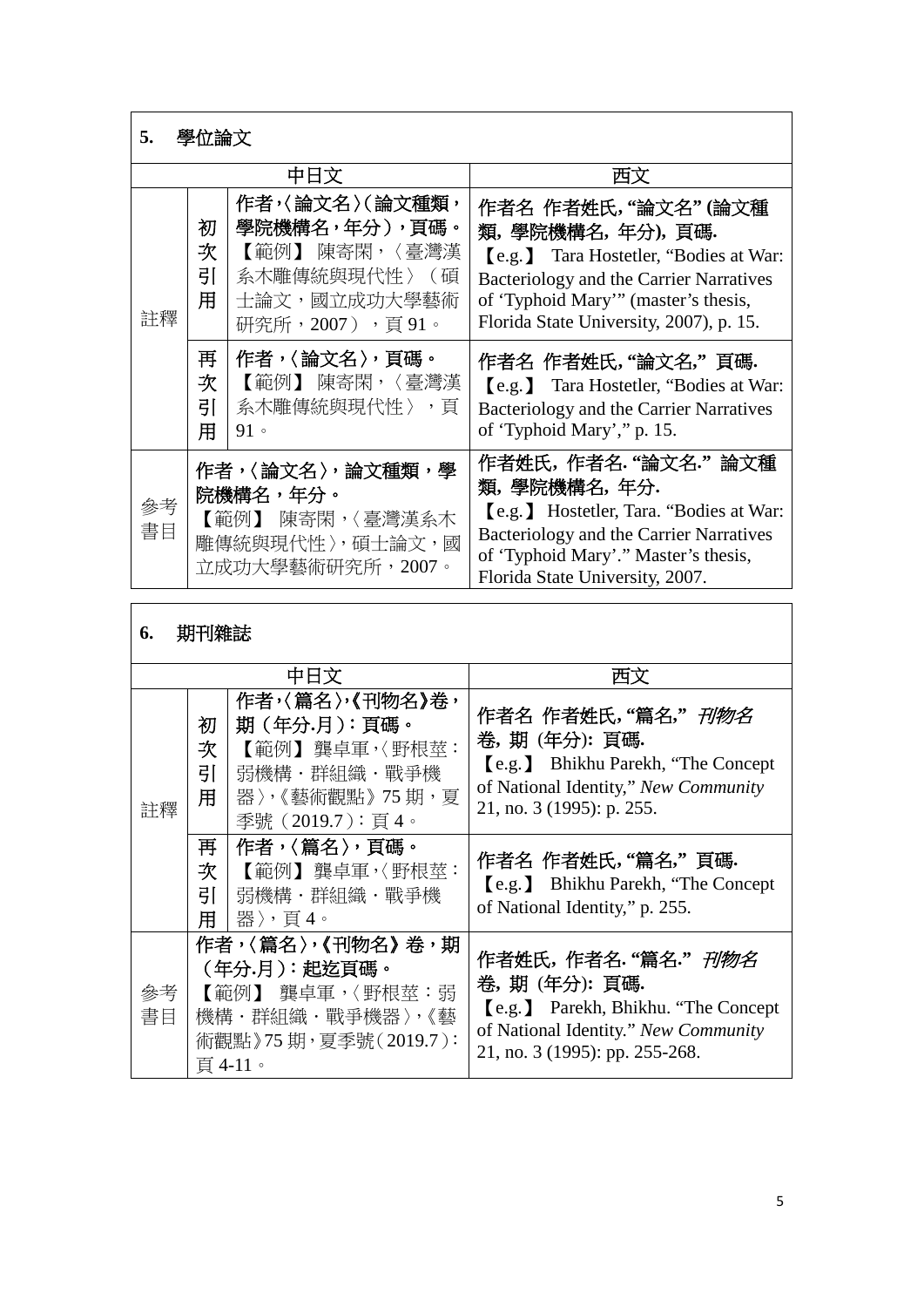| 7.<br>致欲地 |                                                           |                                                                                |                                                                                                                                                                                             |
|-----------|-----------------------------------------------------------|--------------------------------------------------------------------------------|---------------------------------------------------------------------------------------------------------------------------------------------------------------------------------------------|
|           |                                                           | 中日文                                                                            | 西文                                                                                                                                                                                          |
| 註釋        | 初<br>次<br>引<br>用                                          | 〈標題〉,《報紙名稱》(日<br>期),版次。<br>【範例】〈東方與西方的民<br>族主義〉,《中國時報》<br>$(2000.4.23)$ , 6版 。 | 作者名 作者姓氏,"標題," <i>報紙名稱</i> ,<br>出版日期(月日,年),版次.<br><b>[e.g.]</b> Paul Jeromack, "This Once, a<br>David of the Art World Does Goliath a<br>Favor," New York Times, July 13, 2002,<br>$B7+$ .  |
|           | 再<br>次<br>引<br>用                                          | 〈標題〉,版次。<br>【範例】〈東方與西方的民<br>族主義〉,6版。                                           | 作者名 作者姓氏,"標題," 版次.<br><b>[e.g.]</b> Paul Jeromack, "This Once, a<br>David of the Art World Does Goliath a<br>Favor," $B7+$ .                                                                |
| 參考<br>書目  | 〈標題〉,《報紙名稱》,日期。<br>【範例】〈東方與西方的民族主<br>義〉,《中國時報》,2000.4.23。 |                                                                                | 作者姓氏,作者名."標題." <i>報紙名稱</i> ,<br>出版日期(月日,年),版次.<br><b>[e.g.]</b> Jeromack, Paul. "This Once, a<br>David of the Art World Does Goliath a<br>Favor." New York Times, July 13, 2002,<br>$B7+$ . |

| 8.<br>網路文章 |                                                                                                                                                                                 |                                                                                                                                                                                                              |  |  |
|------------|---------------------------------------------------------------------------------------------------------------------------------------------------------------------------------|--------------------------------------------------------------------------------------------------------------------------------------------------------------------------------------------------------------|--|--|
|            | 中日文                                                                                                                                                                             | 西文                                                                                                                                                                                                           |  |  |
| 註釋         | 作者,〈篇名〉,部落格名稱,網<br>站名稱,年.月.日點閱,網址。<br>【範例】 陳韋鑑,〈臺北當代館<br>「呼吸鞦韆」〉,藝論紛紛<br>(blog), ARTALKS, 2019.4.7 點<br>閱,<br>http://talks.taishinart.org.tw/event/<br>talks/2019040311 $\circ$ | 作者名 作者姓氏,"標題," 網站名稱,<br>accessed 點閱日期(月日, 年), 網址.<br>[e.g.] Susan Lundman, "How to Make"<br>Vegetarian Chili," eHow, accessed July<br>6, 2015,<br>www.ehow.com/how_10727_make-vege<br>tarian-chili.html.     |  |  |
| 參考<br>書目   | 作者,〈篇名〉,部落格名稱,網<br>站名稱,年.月.日點閱,網址。<br>【範例】 陳韋鑑,〈臺北當代館<br>「呼吸鞦韆」〉,藝論紛紛<br>$(blog)$ , ARTALKS, 2019.4.7點<br>闊,<br>http://talks.taishinart.org.tw/event/<br>talks/2019040311 。     | 作者姓氏,作者名. "標題." 網站名<br>稱. Accessed 點閱日期(月日, 年). 網<br>址.<br>e.g. Lundman, Susan. "How to<br>Make Vegetarian Chili." eHow.<br>Accessed July 6, 2015.<br>www.ehow.com/how_10727_make-vege<br>tarian-chili.html. |  |  |

 $\overline{\phantom{a}}$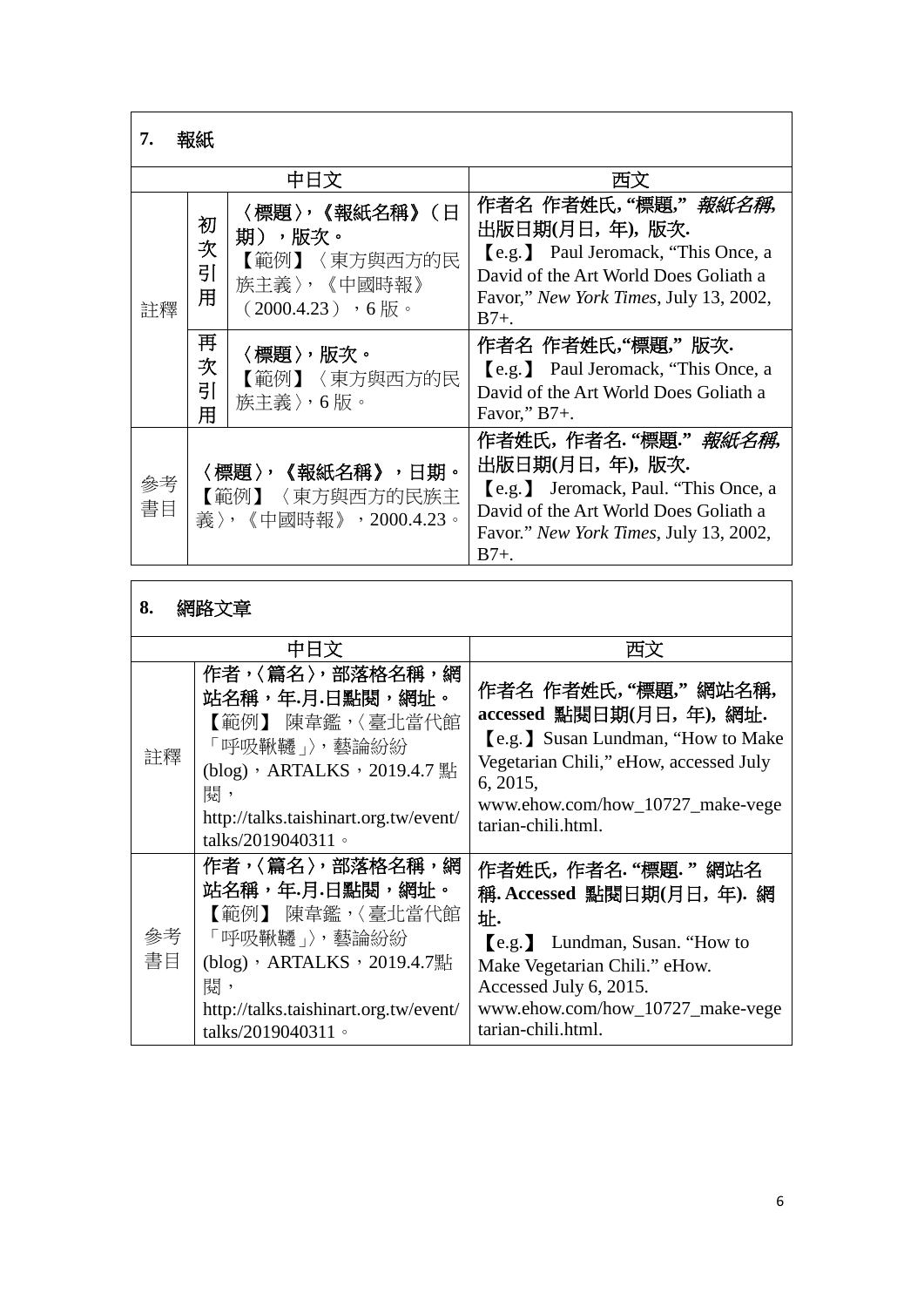| 網站內容<br>9. |                                   |                                             |  |  |
|------------|-----------------------------------|---------------------------------------------|--|--|
|            | 中日文                               | 西文                                          |  |  |
|            | 作者,〈標題〉,網站平台,年.                   |                                             |  |  |
|            | 月.日更新,網址。                         | 作者, "標題," 網站平台, last modified               |  |  |
|            | 【範例】 〈維基百科:朱銘美                    | 日期(月日,年),網址.                                |  |  |
|            | 術館〉,維基百科全書,2019.5.18              | <b>[e.g.]</b> "Wikipedia: Manual of Style," |  |  |
| 註釋         | 更新,                               | Wekimedia Foundation, last modified         |  |  |
|            | https://zh.wikipedia.org/wiki/%E6 | June 27, 2016,                              |  |  |
|            | %9C%B1%E9%8A%98%E7%B              | https://en.wikipedia.org/wiki/Wikipedia:    |  |  |
|            | E%8E%E8%A1%93%E9%A4%              | Manual_of_Style.                            |  |  |
|            | $A8 \circ$                        |                                             |  |  |
|            | 作者,〈標題〉,網站平台,年.                   |                                             |  |  |
|            | 月.日更新,網址。                         | 作者. "標題." 網站平台. Last                        |  |  |
|            | 【範例】 〈維基百科:朱銘美                    | modified 日期(月日,年). 網址.                      |  |  |
| 參考         | 術館〉,維基百科全書,2019.5.18              | [e.g.] "Wikipedia: Manual of Style."        |  |  |
| 書目         | 更新,                               | Wekimedia Foundation. Last modified         |  |  |
|            | https://zh.wikipedia.org/wiki/%E6 | June 27, 2016.                              |  |  |
|            | %9C%B1%E9%8A%98%E7%B              | https://en.wikipedia.org/wiki/Wikipedia:    |  |  |
|            | E%8E%E8%A1%93%E9%A4%              | Manual_of_Style.                            |  |  |
|            | $A8 \circ$                        |                                             |  |  |

 $\mathbf{r}$